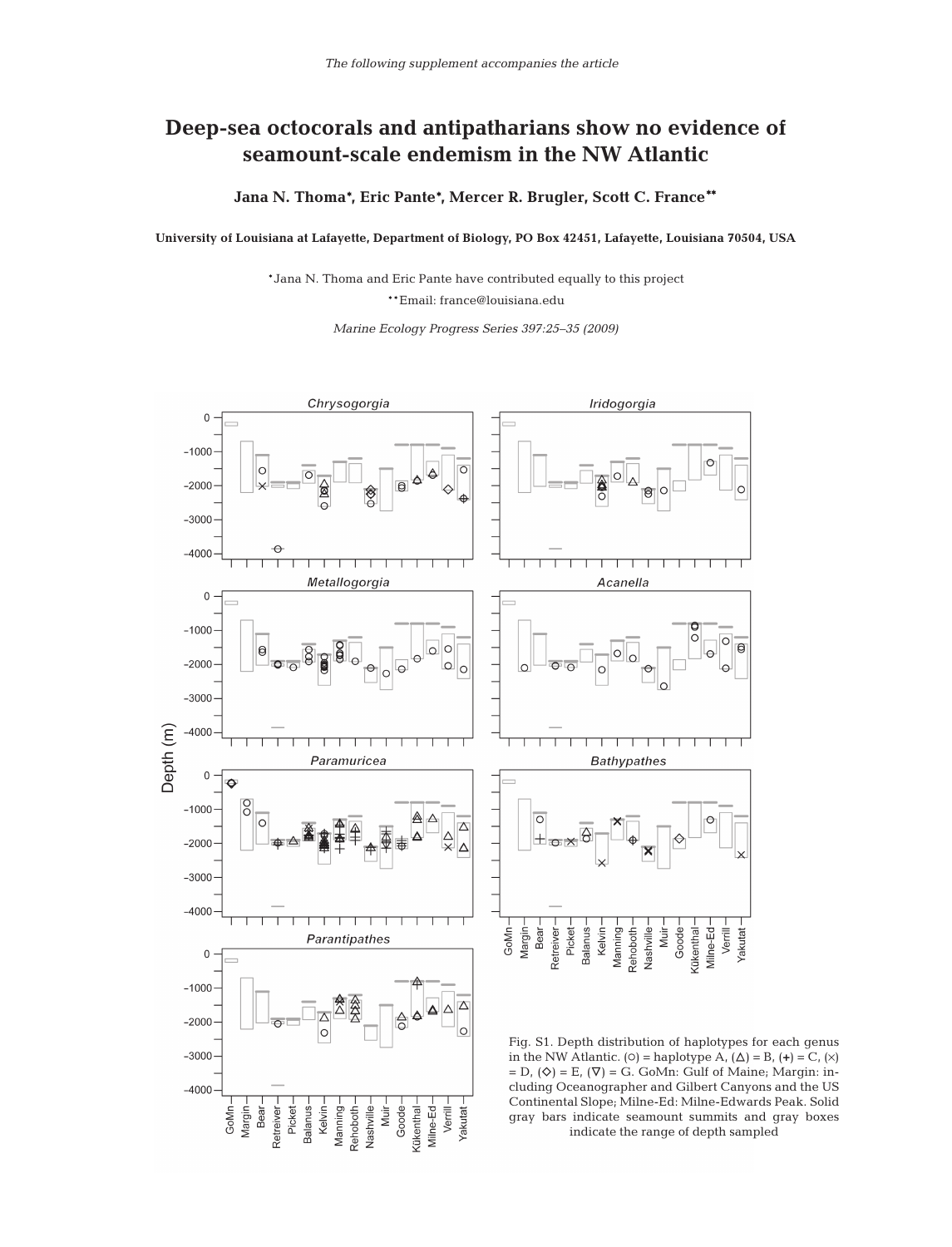Table S1. Specimen collection information, haplotype IDs and GenBank accession numbers. The haplotype assignment for the samples of *Paramuricea* with partial sequence (Oceanographer Canyon, Norway, Gulf of Mexico) is to group (see main paper Table 2 and 'Relationships among haplotypes of *Paramuricea*' in 'Results'). Where available, museum catalog numbers are given in parentheses: Harbor Branch Oceanographic Institution, USA (HBOI/DBMR); Museum and Art Gallery of the Northern Territory, Australia (MAGNT); Muséum National d'Histoire Naturelle, France (MNHN); National Institute of Water and Atmospheric Research, New Zealand (NIWA); National Museum of Natural History, Smithsonian Institution, USA (USNM); and Yale Peabody Museum, USA (YPM). Smt: Seamount; Pk: Peak; NES: New England Seamounts; CS: Corner Seamounts

| Octocorallia<br>Chrysogorgiidae: Chrysogorgia<br>Bear Smt, NES, Atlantic<br>1559<br>BEA401-1<br>39.9517<br>$-67.413$<br>А<br>GQ180123<br>DE0409-20-1<br>39.9693<br>$-67.4146$<br>1994-2031<br>D<br>GQ180137<br>Retriever Smt, NES, Atlantic<br>RET101-1<br>39.751<br>$-66.249$<br>3860<br>А<br>GQ180124<br>Balanus Smt, NES, Atlantic<br>1689<br><b>BAL211-1</b><br>39.4127<br>$-65.408$<br>А<br>GQ180125<br>Kelvin Smt, NES, Atlantic<br>KEL202-2 (YPM 28606)<br>38.8599<br>$-63.9142$<br>2158<br>А<br>KEL407-2<br>38.783<br>$-63.9628$<br>2253<br>B<br>GQ180132<br>KEL601-4<br>38.7575<br>$-64.91$<br>2593<br>А<br>KEL613-1<br>38.7655<br>2132<br>$-64.0905$<br>А<br>GQ180126<br>1965<br>B<br>KEL619-1<br>38.7705<br>$-64.0927$<br>Nashville Smt, NES, Atlantic<br>Ε<br>NAS102-3<br>34.5828<br>$-56.8433$<br>2246<br>GQ180138<br>34.583<br>$-56.8432$<br>2250<br>GQ180127<br>NAS103-2<br>А<br>2529<br>NAS201-2<br>34.4698<br>$-56.7295$<br>А<br>NAS201-5<br>$-56.7295$<br>2529<br>34.4698<br>А<br>$-56.734$<br>2121<br>Ε<br>NAS204-1<br>34.4788<br>Goode Pk, Corner Smt, CS, Atlantic<br>GOO108-1<br>35.393<br>$-51.267$<br>2068<br>А<br>GQ180128<br>GOO110-2<br>35.393<br>$-51.2687$<br>2000<br>А<br>Kükenthal Pk, Corner Smt, CS, Atlantic<br>35.5567<br>1859<br>KUK203-1<br>$-51.8145$<br>А<br>GQ180129<br>KUK205-1<br>35.5568<br>B<br>$-51.8148$<br>1846<br>GQ180133<br>Milne-Edwards Pk, Caloosahatchee Smt, CS, Atlantic<br>MIL101-5<br>34.818<br>$-50.5062$<br>1689<br>GQ180130<br>А<br>$-50.506$<br>B<br>MIL102-3<br>34.5748<br>1650<br>GQ180134<br>Verrill Pk, Caloosahatchee Smt, CS, Atlantic<br>Ε<br><b>VER202-1</b><br>34.5307<br>$-49.7898$<br>2110<br>GQ180139<br>Yakutat Smt, CS, Atlantic<br>$\mathsf C$<br>35.1917<br>2379<br>GQ180136<br>LYM201-1<br>$-47.6717$<br>2379<br>LYM201-2<br>35.1917<br>$-47.6717$<br>GQ180131<br>А<br>LYM310-1<br>1533<br>35.3693<br>$-48.159$<br>А<br>Tyro Bank, Atlantic<br>SEA20276-2<br>1520<br>F<br>GQ353315<br>34.035<br>$-28.3167$<br>Irving Bank, Atlantic<br>SEA20222-1<br>1150<br>$\, {\bf B}$<br>32.3467<br>$-28.2617$<br>GQ353317<br>Lanai, Hawaii, Pacific<br>B<br>LAD <sub>23</sub><br>20.7825<br>$-157.1489$<br>1028<br>GQ180135<br>Chrysogorgiidae: Iridogorgia<br>Kelvin Smt, NES, Atlantic<br>KEL105-1 (USNM 1092267 Paratype; YPM 28587)<br>38.7888<br>$-64.131$<br>1986<br>B<br>GQ180143<br>2047<br>KEL203-5 (YPM 38582 Paratype; YPM 28610)<br>38.8584<br>$-63.9141$<br>А<br>GQ180140<br>2311<br>KEL403-1<br>38.7791<br>$-63.9628$<br>А<br>EU268055<br>KEL403-2 (YPM 38580 Holotype)<br>2311<br>38.7791<br>$-63.9628$<br>А<br>DQ860108<br>KEL502-1 (YPM 35397; YPM 38586 Paratype)<br>2054<br>38.8536<br>$-63.7642$<br>B<br>DQ860109<br>$-63.7688$<br>2004<br>KEL503-2 (YPM 35398)<br>38.8556<br>А<br>KEL618-2 (YPM 38587 Paratype)<br>38.7708<br>$-64.0883$<br>1844<br>B<br>Manning Smt, NES, Atlantic<br>MAN102-1 (YPM 28541A, B; YPM 38581 Paratype)<br>38.2633<br>$-60.5496$<br>1719<br>А<br>GQ180141 | Location<br>Specimen # | Latitude Longitude | Depth (m) Haplotype | GenBank<br>accession no. |
|--------------------------------------------------------------------------------------------------------------------------------------------------------------------------------------------------------------------------------------------------------------------------------------------------------------------------------------------------------------------------------------------------------------------------------------------------------------------------------------------------------------------------------------------------------------------------------------------------------------------------------------------------------------------------------------------------------------------------------------------------------------------------------------------------------------------------------------------------------------------------------------------------------------------------------------------------------------------------------------------------------------------------------------------------------------------------------------------------------------------------------------------------------------------------------------------------------------------------------------------------------------------------------------------------------------------------------------------------------------------------------------------------------------------------------------------------------------------------------------------------------------------------------------------------------------------------------------------------------------------------------------------------------------------------------------------------------------------------------------------------------------------------------------------------------------------------------------------------------------------------------------------------------------------------------------------------------------------------------------------------------------------------------------------------------------------------------------------------------------------------------------------------------------------------------------------------------------------------------------------------------------------------------------------------------------------------------------------------------------------------------------------------------------------------------------------------------------------------------------------------------------------------------------------------------------------------------------------------------------------------------------------------------------------------------------------------------------------------------------------------------------------------------------------------------------------------------------------------------------------------------------------------------------------------------------------------------------------------------|------------------------|--------------------|---------------------|--------------------------|
|                                                                                                                                                                                                                                                                                                                                                                                                                                                                                                                                                                                                                                                                                                                                                                                                                                                                                                                                                                                                                                                                                                                                                                                                                                                                                                                                                                                                                                                                                                                                                                                                                                                                                                                                                                                                                                                                                                                                                                                                                                                                                                                                                                                                                                                                                                                                                                                                                                                                                                                                                                                                                                                                                                                                                                                                                                                                                                                                                                                |                        |                    |                     |                          |
|                                                                                                                                                                                                                                                                                                                                                                                                                                                                                                                                                                                                                                                                                                                                                                                                                                                                                                                                                                                                                                                                                                                                                                                                                                                                                                                                                                                                                                                                                                                                                                                                                                                                                                                                                                                                                                                                                                                                                                                                                                                                                                                                                                                                                                                                                                                                                                                                                                                                                                                                                                                                                                                                                                                                                                                                                                                                                                                                                                                |                        |                    |                     |                          |
|                                                                                                                                                                                                                                                                                                                                                                                                                                                                                                                                                                                                                                                                                                                                                                                                                                                                                                                                                                                                                                                                                                                                                                                                                                                                                                                                                                                                                                                                                                                                                                                                                                                                                                                                                                                                                                                                                                                                                                                                                                                                                                                                                                                                                                                                                                                                                                                                                                                                                                                                                                                                                                                                                                                                                                                                                                                                                                                                                                                |                        |                    |                     |                          |
|                                                                                                                                                                                                                                                                                                                                                                                                                                                                                                                                                                                                                                                                                                                                                                                                                                                                                                                                                                                                                                                                                                                                                                                                                                                                                                                                                                                                                                                                                                                                                                                                                                                                                                                                                                                                                                                                                                                                                                                                                                                                                                                                                                                                                                                                                                                                                                                                                                                                                                                                                                                                                                                                                                                                                                                                                                                                                                                                                                                |                        |                    |                     |                          |
|                                                                                                                                                                                                                                                                                                                                                                                                                                                                                                                                                                                                                                                                                                                                                                                                                                                                                                                                                                                                                                                                                                                                                                                                                                                                                                                                                                                                                                                                                                                                                                                                                                                                                                                                                                                                                                                                                                                                                                                                                                                                                                                                                                                                                                                                                                                                                                                                                                                                                                                                                                                                                                                                                                                                                                                                                                                                                                                                                                                |                        |                    |                     |                          |
|                                                                                                                                                                                                                                                                                                                                                                                                                                                                                                                                                                                                                                                                                                                                                                                                                                                                                                                                                                                                                                                                                                                                                                                                                                                                                                                                                                                                                                                                                                                                                                                                                                                                                                                                                                                                                                                                                                                                                                                                                                                                                                                                                                                                                                                                                                                                                                                                                                                                                                                                                                                                                                                                                                                                                                                                                                                                                                                                                                                |                        |                    |                     |                          |
|                                                                                                                                                                                                                                                                                                                                                                                                                                                                                                                                                                                                                                                                                                                                                                                                                                                                                                                                                                                                                                                                                                                                                                                                                                                                                                                                                                                                                                                                                                                                                                                                                                                                                                                                                                                                                                                                                                                                                                                                                                                                                                                                                                                                                                                                                                                                                                                                                                                                                                                                                                                                                                                                                                                                                                                                                                                                                                                                                                                |                        |                    |                     |                          |
|                                                                                                                                                                                                                                                                                                                                                                                                                                                                                                                                                                                                                                                                                                                                                                                                                                                                                                                                                                                                                                                                                                                                                                                                                                                                                                                                                                                                                                                                                                                                                                                                                                                                                                                                                                                                                                                                                                                                                                                                                                                                                                                                                                                                                                                                                                                                                                                                                                                                                                                                                                                                                                                                                                                                                                                                                                                                                                                                                                                |                        |                    |                     |                          |
|                                                                                                                                                                                                                                                                                                                                                                                                                                                                                                                                                                                                                                                                                                                                                                                                                                                                                                                                                                                                                                                                                                                                                                                                                                                                                                                                                                                                                                                                                                                                                                                                                                                                                                                                                                                                                                                                                                                                                                                                                                                                                                                                                                                                                                                                                                                                                                                                                                                                                                                                                                                                                                                                                                                                                                                                                                                                                                                                                                                |                        |                    |                     |                          |
|                                                                                                                                                                                                                                                                                                                                                                                                                                                                                                                                                                                                                                                                                                                                                                                                                                                                                                                                                                                                                                                                                                                                                                                                                                                                                                                                                                                                                                                                                                                                                                                                                                                                                                                                                                                                                                                                                                                                                                                                                                                                                                                                                                                                                                                                                                                                                                                                                                                                                                                                                                                                                                                                                                                                                                                                                                                                                                                                                                                |                        |                    |                     |                          |
|                                                                                                                                                                                                                                                                                                                                                                                                                                                                                                                                                                                                                                                                                                                                                                                                                                                                                                                                                                                                                                                                                                                                                                                                                                                                                                                                                                                                                                                                                                                                                                                                                                                                                                                                                                                                                                                                                                                                                                                                                                                                                                                                                                                                                                                                                                                                                                                                                                                                                                                                                                                                                                                                                                                                                                                                                                                                                                                                                                                |                        |                    |                     |                          |
|                                                                                                                                                                                                                                                                                                                                                                                                                                                                                                                                                                                                                                                                                                                                                                                                                                                                                                                                                                                                                                                                                                                                                                                                                                                                                                                                                                                                                                                                                                                                                                                                                                                                                                                                                                                                                                                                                                                                                                                                                                                                                                                                                                                                                                                                                                                                                                                                                                                                                                                                                                                                                                                                                                                                                                                                                                                                                                                                                                                |                        |                    |                     |                          |
|                                                                                                                                                                                                                                                                                                                                                                                                                                                                                                                                                                                                                                                                                                                                                                                                                                                                                                                                                                                                                                                                                                                                                                                                                                                                                                                                                                                                                                                                                                                                                                                                                                                                                                                                                                                                                                                                                                                                                                                                                                                                                                                                                                                                                                                                                                                                                                                                                                                                                                                                                                                                                                                                                                                                                                                                                                                                                                                                                                                |                        |                    |                     |                          |
|                                                                                                                                                                                                                                                                                                                                                                                                                                                                                                                                                                                                                                                                                                                                                                                                                                                                                                                                                                                                                                                                                                                                                                                                                                                                                                                                                                                                                                                                                                                                                                                                                                                                                                                                                                                                                                                                                                                                                                                                                                                                                                                                                                                                                                                                                                                                                                                                                                                                                                                                                                                                                                                                                                                                                                                                                                                                                                                                                                                |                        |                    |                     |                          |
|                                                                                                                                                                                                                                                                                                                                                                                                                                                                                                                                                                                                                                                                                                                                                                                                                                                                                                                                                                                                                                                                                                                                                                                                                                                                                                                                                                                                                                                                                                                                                                                                                                                                                                                                                                                                                                                                                                                                                                                                                                                                                                                                                                                                                                                                                                                                                                                                                                                                                                                                                                                                                                                                                                                                                                                                                                                                                                                                                                                |                        |                    |                     |                          |
|                                                                                                                                                                                                                                                                                                                                                                                                                                                                                                                                                                                                                                                                                                                                                                                                                                                                                                                                                                                                                                                                                                                                                                                                                                                                                                                                                                                                                                                                                                                                                                                                                                                                                                                                                                                                                                                                                                                                                                                                                                                                                                                                                                                                                                                                                                                                                                                                                                                                                                                                                                                                                                                                                                                                                                                                                                                                                                                                                                                |                        |                    |                     |                          |
|                                                                                                                                                                                                                                                                                                                                                                                                                                                                                                                                                                                                                                                                                                                                                                                                                                                                                                                                                                                                                                                                                                                                                                                                                                                                                                                                                                                                                                                                                                                                                                                                                                                                                                                                                                                                                                                                                                                                                                                                                                                                                                                                                                                                                                                                                                                                                                                                                                                                                                                                                                                                                                                                                                                                                                                                                                                                                                                                                                                |                        |                    |                     |                          |
|                                                                                                                                                                                                                                                                                                                                                                                                                                                                                                                                                                                                                                                                                                                                                                                                                                                                                                                                                                                                                                                                                                                                                                                                                                                                                                                                                                                                                                                                                                                                                                                                                                                                                                                                                                                                                                                                                                                                                                                                                                                                                                                                                                                                                                                                                                                                                                                                                                                                                                                                                                                                                                                                                                                                                                                                                                                                                                                                                                                |                        |                    |                     |                          |
|                                                                                                                                                                                                                                                                                                                                                                                                                                                                                                                                                                                                                                                                                                                                                                                                                                                                                                                                                                                                                                                                                                                                                                                                                                                                                                                                                                                                                                                                                                                                                                                                                                                                                                                                                                                                                                                                                                                                                                                                                                                                                                                                                                                                                                                                                                                                                                                                                                                                                                                                                                                                                                                                                                                                                                                                                                                                                                                                                                                |                        |                    |                     |                          |
|                                                                                                                                                                                                                                                                                                                                                                                                                                                                                                                                                                                                                                                                                                                                                                                                                                                                                                                                                                                                                                                                                                                                                                                                                                                                                                                                                                                                                                                                                                                                                                                                                                                                                                                                                                                                                                                                                                                                                                                                                                                                                                                                                                                                                                                                                                                                                                                                                                                                                                                                                                                                                                                                                                                                                                                                                                                                                                                                                                                |                        |                    |                     |                          |
|                                                                                                                                                                                                                                                                                                                                                                                                                                                                                                                                                                                                                                                                                                                                                                                                                                                                                                                                                                                                                                                                                                                                                                                                                                                                                                                                                                                                                                                                                                                                                                                                                                                                                                                                                                                                                                                                                                                                                                                                                                                                                                                                                                                                                                                                                                                                                                                                                                                                                                                                                                                                                                                                                                                                                                                                                                                                                                                                                                                |                        |                    |                     |                          |
|                                                                                                                                                                                                                                                                                                                                                                                                                                                                                                                                                                                                                                                                                                                                                                                                                                                                                                                                                                                                                                                                                                                                                                                                                                                                                                                                                                                                                                                                                                                                                                                                                                                                                                                                                                                                                                                                                                                                                                                                                                                                                                                                                                                                                                                                                                                                                                                                                                                                                                                                                                                                                                                                                                                                                                                                                                                                                                                                                                                |                        |                    |                     |                          |
|                                                                                                                                                                                                                                                                                                                                                                                                                                                                                                                                                                                                                                                                                                                                                                                                                                                                                                                                                                                                                                                                                                                                                                                                                                                                                                                                                                                                                                                                                                                                                                                                                                                                                                                                                                                                                                                                                                                                                                                                                                                                                                                                                                                                                                                                                                                                                                                                                                                                                                                                                                                                                                                                                                                                                                                                                                                                                                                                                                                |                        |                    |                     |                          |
|                                                                                                                                                                                                                                                                                                                                                                                                                                                                                                                                                                                                                                                                                                                                                                                                                                                                                                                                                                                                                                                                                                                                                                                                                                                                                                                                                                                                                                                                                                                                                                                                                                                                                                                                                                                                                                                                                                                                                                                                                                                                                                                                                                                                                                                                                                                                                                                                                                                                                                                                                                                                                                                                                                                                                                                                                                                                                                                                                                                |                        |                    |                     |                          |
|                                                                                                                                                                                                                                                                                                                                                                                                                                                                                                                                                                                                                                                                                                                                                                                                                                                                                                                                                                                                                                                                                                                                                                                                                                                                                                                                                                                                                                                                                                                                                                                                                                                                                                                                                                                                                                                                                                                                                                                                                                                                                                                                                                                                                                                                                                                                                                                                                                                                                                                                                                                                                                                                                                                                                                                                                                                                                                                                                                                |                        |                    |                     |                          |
|                                                                                                                                                                                                                                                                                                                                                                                                                                                                                                                                                                                                                                                                                                                                                                                                                                                                                                                                                                                                                                                                                                                                                                                                                                                                                                                                                                                                                                                                                                                                                                                                                                                                                                                                                                                                                                                                                                                                                                                                                                                                                                                                                                                                                                                                                                                                                                                                                                                                                                                                                                                                                                                                                                                                                                                                                                                                                                                                                                                |                        |                    |                     |                          |
|                                                                                                                                                                                                                                                                                                                                                                                                                                                                                                                                                                                                                                                                                                                                                                                                                                                                                                                                                                                                                                                                                                                                                                                                                                                                                                                                                                                                                                                                                                                                                                                                                                                                                                                                                                                                                                                                                                                                                                                                                                                                                                                                                                                                                                                                                                                                                                                                                                                                                                                                                                                                                                                                                                                                                                                                                                                                                                                                                                                |                        |                    |                     |                          |
|                                                                                                                                                                                                                                                                                                                                                                                                                                                                                                                                                                                                                                                                                                                                                                                                                                                                                                                                                                                                                                                                                                                                                                                                                                                                                                                                                                                                                                                                                                                                                                                                                                                                                                                                                                                                                                                                                                                                                                                                                                                                                                                                                                                                                                                                                                                                                                                                                                                                                                                                                                                                                                                                                                                                                                                                                                                                                                                                                                                |                        |                    |                     |                          |
|                                                                                                                                                                                                                                                                                                                                                                                                                                                                                                                                                                                                                                                                                                                                                                                                                                                                                                                                                                                                                                                                                                                                                                                                                                                                                                                                                                                                                                                                                                                                                                                                                                                                                                                                                                                                                                                                                                                                                                                                                                                                                                                                                                                                                                                                                                                                                                                                                                                                                                                                                                                                                                                                                                                                                                                                                                                                                                                                                                                |                        |                    |                     |                          |
|                                                                                                                                                                                                                                                                                                                                                                                                                                                                                                                                                                                                                                                                                                                                                                                                                                                                                                                                                                                                                                                                                                                                                                                                                                                                                                                                                                                                                                                                                                                                                                                                                                                                                                                                                                                                                                                                                                                                                                                                                                                                                                                                                                                                                                                                                                                                                                                                                                                                                                                                                                                                                                                                                                                                                                                                                                                                                                                                                                                |                        |                    |                     |                          |
|                                                                                                                                                                                                                                                                                                                                                                                                                                                                                                                                                                                                                                                                                                                                                                                                                                                                                                                                                                                                                                                                                                                                                                                                                                                                                                                                                                                                                                                                                                                                                                                                                                                                                                                                                                                                                                                                                                                                                                                                                                                                                                                                                                                                                                                                                                                                                                                                                                                                                                                                                                                                                                                                                                                                                                                                                                                                                                                                                                                |                        |                    |                     |                          |
|                                                                                                                                                                                                                                                                                                                                                                                                                                                                                                                                                                                                                                                                                                                                                                                                                                                                                                                                                                                                                                                                                                                                                                                                                                                                                                                                                                                                                                                                                                                                                                                                                                                                                                                                                                                                                                                                                                                                                                                                                                                                                                                                                                                                                                                                                                                                                                                                                                                                                                                                                                                                                                                                                                                                                                                                                                                                                                                                                                                |                        |                    |                     |                          |
|                                                                                                                                                                                                                                                                                                                                                                                                                                                                                                                                                                                                                                                                                                                                                                                                                                                                                                                                                                                                                                                                                                                                                                                                                                                                                                                                                                                                                                                                                                                                                                                                                                                                                                                                                                                                                                                                                                                                                                                                                                                                                                                                                                                                                                                                                                                                                                                                                                                                                                                                                                                                                                                                                                                                                                                                                                                                                                                                                                                |                        |                    |                     |                          |
|                                                                                                                                                                                                                                                                                                                                                                                                                                                                                                                                                                                                                                                                                                                                                                                                                                                                                                                                                                                                                                                                                                                                                                                                                                                                                                                                                                                                                                                                                                                                                                                                                                                                                                                                                                                                                                                                                                                                                                                                                                                                                                                                                                                                                                                                                                                                                                                                                                                                                                                                                                                                                                                                                                                                                                                                                                                                                                                                                                                |                        |                    |                     |                          |
|                                                                                                                                                                                                                                                                                                                                                                                                                                                                                                                                                                                                                                                                                                                                                                                                                                                                                                                                                                                                                                                                                                                                                                                                                                                                                                                                                                                                                                                                                                                                                                                                                                                                                                                                                                                                                                                                                                                                                                                                                                                                                                                                                                                                                                                                                                                                                                                                                                                                                                                                                                                                                                                                                                                                                                                                                                                                                                                                                                                |                        |                    |                     |                          |
|                                                                                                                                                                                                                                                                                                                                                                                                                                                                                                                                                                                                                                                                                                                                                                                                                                                                                                                                                                                                                                                                                                                                                                                                                                                                                                                                                                                                                                                                                                                                                                                                                                                                                                                                                                                                                                                                                                                                                                                                                                                                                                                                                                                                                                                                                                                                                                                                                                                                                                                                                                                                                                                                                                                                                                                                                                                                                                                                                                                |                        |                    |                     |                          |
|                                                                                                                                                                                                                                                                                                                                                                                                                                                                                                                                                                                                                                                                                                                                                                                                                                                                                                                                                                                                                                                                                                                                                                                                                                                                                                                                                                                                                                                                                                                                                                                                                                                                                                                                                                                                                                                                                                                                                                                                                                                                                                                                                                                                                                                                                                                                                                                                                                                                                                                                                                                                                                                                                                                                                                                                                                                                                                                                                                                |                        |                    |                     |                          |
|                                                                                                                                                                                                                                                                                                                                                                                                                                                                                                                                                                                                                                                                                                                                                                                                                                                                                                                                                                                                                                                                                                                                                                                                                                                                                                                                                                                                                                                                                                                                                                                                                                                                                                                                                                                                                                                                                                                                                                                                                                                                                                                                                                                                                                                                                                                                                                                                                                                                                                                                                                                                                                                                                                                                                                                                                                                                                                                                                                                |                        |                    |                     |                          |
|                                                                                                                                                                                                                                                                                                                                                                                                                                                                                                                                                                                                                                                                                                                                                                                                                                                                                                                                                                                                                                                                                                                                                                                                                                                                                                                                                                                                                                                                                                                                                                                                                                                                                                                                                                                                                                                                                                                                                                                                                                                                                                                                                                                                                                                                                                                                                                                                                                                                                                                                                                                                                                                                                                                                                                                                                                                                                                                                                                                |                        |                    |                     |                          |
|                                                                                                                                                                                                                                                                                                                                                                                                                                                                                                                                                                                                                                                                                                                                                                                                                                                                                                                                                                                                                                                                                                                                                                                                                                                                                                                                                                                                                                                                                                                                                                                                                                                                                                                                                                                                                                                                                                                                                                                                                                                                                                                                                                                                                                                                                                                                                                                                                                                                                                                                                                                                                                                                                                                                                                                                                                                                                                                                                                                |                        |                    |                     |                          |
|                                                                                                                                                                                                                                                                                                                                                                                                                                                                                                                                                                                                                                                                                                                                                                                                                                                                                                                                                                                                                                                                                                                                                                                                                                                                                                                                                                                                                                                                                                                                                                                                                                                                                                                                                                                                                                                                                                                                                                                                                                                                                                                                                                                                                                                                                                                                                                                                                                                                                                                                                                                                                                                                                                                                                                                                                                                                                                                                                                                |                        |                    |                     |                          |
|                                                                                                                                                                                                                                                                                                                                                                                                                                                                                                                                                                                                                                                                                                                                                                                                                                                                                                                                                                                                                                                                                                                                                                                                                                                                                                                                                                                                                                                                                                                                                                                                                                                                                                                                                                                                                                                                                                                                                                                                                                                                                                                                                                                                                                                                                                                                                                                                                                                                                                                                                                                                                                                                                                                                                                                                                                                                                                                                                                                |                        |                    |                     |                          |
|                                                                                                                                                                                                                                                                                                                                                                                                                                                                                                                                                                                                                                                                                                                                                                                                                                                                                                                                                                                                                                                                                                                                                                                                                                                                                                                                                                                                                                                                                                                                                                                                                                                                                                                                                                                                                                                                                                                                                                                                                                                                                                                                                                                                                                                                                                                                                                                                                                                                                                                                                                                                                                                                                                                                                                                                                                                                                                                                                                                |                        |                    |                     |                          |
|                                                                                                                                                                                                                                                                                                                                                                                                                                                                                                                                                                                                                                                                                                                                                                                                                                                                                                                                                                                                                                                                                                                                                                                                                                                                                                                                                                                                                                                                                                                                                                                                                                                                                                                                                                                                                                                                                                                                                                                                                                                                                                                                                                                                                                                                                                                                                                                                                                                                                                                                                                                                                                                                                                                                                                                                                                                                                                                                                                                |                        |                    |                     |                          |
|                                                                                                                                                                                                                                                                                                                                                                                                                                                                                                                                                                                                                                                                                                                                                                                                                                                                                                                                                                                                                                                                                                                                                                                                                                                                                                                                                                                                                                                                                                                                                                                                                                                                                                                                                                                                                                                                                                                                                                                                                                                                                                                                                                                                                                                                                                                                                                                                                                                                                                                                                                                                                                                                                                                                                                                                                                                                                                                                                                                |                        |                    |                     |                          |
|                                                                                                                                                                                                                                                                                                                                                                                                                                                                                                                                                                                                                                                                                                                                                                                                                                                                                                                                                                                                                                                                                                                                                                                                                                                                                                                                                                                                                                                                                                                                                                                                                                                                                                                                                                                                                                                                                                                                                                                                                                                                                                                                                                                                                                                                                                                                                                                                                                                                                                                                                                                                                                                                                                                                                                                                                                                                                                                                                                                |                        |                    |                     |                          |
|                                                                                                                                                                                                                                                                                                                                                                                                                                                                                                                                                                                                                                                                                                                                                                                                                                                                                                                                                                                                                                                                                                                                                                                                                                                                                                                                                                                                                                                                                                                                                                                                                                                                                                                                                                                                                                                                                                                                                                                                                                                                                                                                                                                                                                                                                                                                                                                                                                                                                                                                                                                                                                                                                                                                                                                                                                                                                                                                                                                |                        |                    |                     |                          |
|                                                                                                                                                                                                                                                                                                                                                                                                                                                                                                                                                                                                                                                                                                                                                                                                                                                                                                                                                                                                                                                                                                                                                                                                                                                                                                                                                                                                                                                                                                                                                                                                                                                                                                                                                                                                                                                                                                                                                                                                                                                                                                                                                                                                                                                                                                                                                                                                                                                                                                                                                                                                                                                                                                                                                                                                                                                                                                                                                                                |                        |                    |                     |                          |
|                                                                                                                                                                                                                                                                                                                                                                                                                                                                                                                                                                                                                                                                                                                                                                                                                                                                                                                                                                                                                                                                                                                                                                                                                                                                                                                                                                                                                                                                                                                                                                                                                                                                                                                                                                                                                                                                                                                                                                                                                                                                                                                                                                                                                                                                                                                                                                                                                                                                                                                                                                                                                                                                                                                                                                                                                                                                                                                                                                                |                        |                    |                     |                          |
|                                                                                                                                                                                                                                                                                                                                                                                                                                                                                                                                                                                                                                                                                                                                                                                                                                                                                                                                                                                                                                                                                                                                                                                                                                                                                                                                                                                                                                                                                                                                                                                                                                                                                                                                                                                                                                                                                                                                                                                                                                                                                                                                                                                                                                                                                                                                                                                                                                                                                                                                                                                                                                                                                                                                                                                                                                                                                                                                                                                |                        |                    |                     |                          |
|                                                                                                                                                                                                                                                                                                                                                                                                                                                                                                                                                                                                                                                                                                                                                                                                                                                                                                                                                                                                                                                                                                                                                                                                                                                                                                                                                                                                                                                                                                                                                                                                                                                                                                                                                                                                                                                                                                                                                                                                                                                                                                                                                                                                                                                                                                                                                                                                                                                                                                                                                                                                                                                                                                                                                                                                                                                                                                                                                                                |                        |                    |                     |                          |
|                                                                                                                                                                                                                                                                                                                                                                                                                                                                                                                                                                                                                                                                                                                                                                                                                                                                                                                                                                                                                                                                                                                                                                                                                                                                                                                                                                                                                                                                                                                                                                                                                                                                                                                                                                                                                                                                                                                                                                                                                                                                                                                                                                                                                                                                                                                                                                                                                                                                                                                                                                                                                                                                                                                                                                                                                                                                                                                                                                                |                        |                    |                     |                          |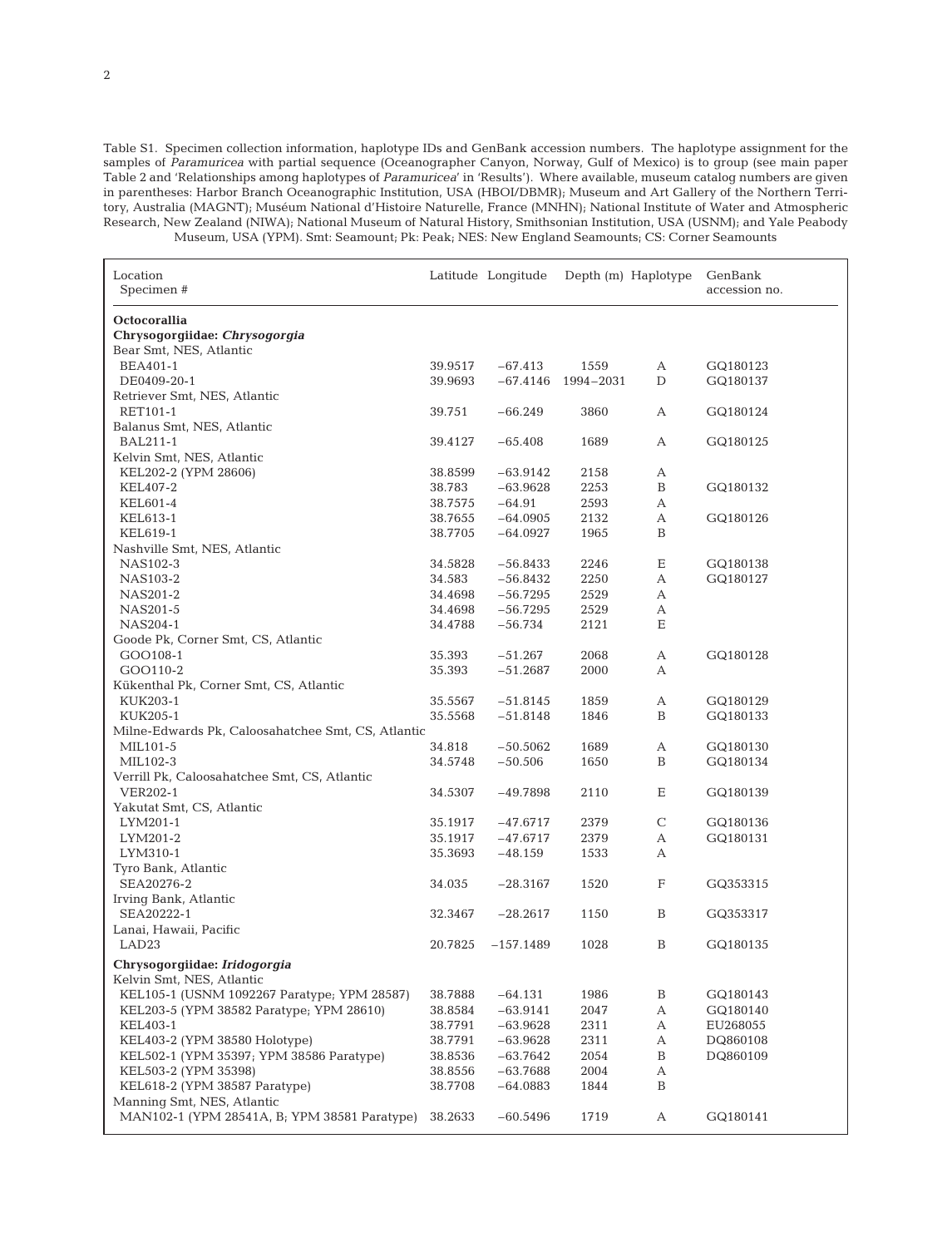Table S1 (continued)

| Location<br>Specimen#                                            | Latitude           | Longitude  | Depth<br>(m) | Haplotype | GenBank<br>accession no. |
|------------------------------------------------------------------|--------------------|------------|--------------|-----------|--------------------------|
|                                                                  |                    |            |              |           |                          |
| Rehoboth Smt, NES, Atlantic<br>REH104-2 (YPM 38585 Holotype)     | 37.4607            | $-59.9515$ | 1912         | B         | GQ180144                 |
| Nashville Smt, NES, Atlantic<br>NAS102-2 (USNM 1092265 Paratype) | 34.5828            | $-56.8433$ | 2246         | А         | GQ180142                 |
| NAS205-1 (USNM 1092266 Paratype)                                 | 34.4773            | $-56.7337$ | 2143         | А         |                          |
| NAS205-2 (YPM 38583 Paratype)                                    | 34.4773            | $-56.7337$ | 2143         | А         |                          |
| Milne-Edwards Pk, Caloosahatchee Smt, CS, Atlantic               |                    |            |              |           |                          |
| MIL111-1 (YPM 38584 Holotype)                                    | 34.8127            | $-50.5038$ | 1325         | А         | EU293802                 |
| Yakutat Smt, CS, Atlantic                                        |                    |            |              |           |                          |
| LYM211-1                                                         | 35.1937            | $-47.6772$ | 2114         | А         | GQ223116                 |
| Muir Smt, Atlantic                                               |                    |            |              |           |                          |
| MU103-1 (YPM 28866)                                              | 33.789             | $-62.5905$ | 2141         | А         | DQ297422                 |
| Azores, Atlantic                                                 |                    |            |              |           |                          |
| BIA74-1                                                          | 38.4667            | $-27.9$    | 1235-1310    | А         | GQ353316                 |
| Solomon Islands, Pacific                                         |                    |            |              |           |                          |
| SAL22297-2 (MNHN-IC.2009-0001)                                   | $-9.1467$          | 158.2667   | 728-777      | А         | GQ180145                 |
| Chrysogorgiidae: Metallogorgia                                   |                    |            |              |           |                          |
| Bear Smt, NES, Atlantic                                          |                    |            |              |           |                          |
| BEA401-2                                                         | 39.9517            | $-67.413$  | 1559         | А         | GQ180147                 |
| <b>BEA502-1</b>                                                  | 39.8815            | $-67.4735$ | 1639         | А         |                          |
| Retriever Smt, NES, Atlantic                                     |                    |            |              |           |                          |
| RET107-1 (YPM 37058)                                             | 39.8079            | $-66.25$   | 2012         | А         | GQ180157                 |
| RET116-1 (YPM 37065)                                             | 39.8097            | $-66.2492$ | 1983         | А         |                          |
| Picket Smt, NES, Atlantic                                        |                    |            |              |           |                          |
| PIC101-3                                                         | 39.6487            | $-65.9259$ | 2085         | А         | GQ180155                 |
| Balanus Smt, NES, Atlantic                                       |                    |            |              |           |                          |
| BAL101-1 (YPM 37038)                                             | 39.3551            | $-65.3586$ | 1914         | А         | GQ180162                 |
| BAL101-2                                                         | 39.3551            | $-65.3586$ | 1914         | А         |                          |
| BAL107-1 (YPM 37035)                                             | 39.3585            | $-65.3636$ | 1767         | А         |                          |
| BAL107-2 (YPM 37035)                                             | 39.3585            | $-65.3636$ | 1767         | А         |                          |
| BAL107-3 (YPM 37036)                                             | 39.3585            | $-65.3636$ | 1767         | А         |                          |
| <b>BAL110-2</b>                                                  | 39.3716            | $-65.3718$ | 1562         | А         |                          |
| Kelvin Smt, NES, Atlantic<br>KEL103-1 (YPM 28584)                | 38.7887            | $-64.1318$ | 2029         | А         |                          |
| KEL107-1 (YPM 28588)                                             | 38.7885            | $-64.1304$ | 1949         | А         |                          |
| KEL201-2                                                         | 38.86              | $-63.9142$ | 2173         | А         |                          |
| KEL301-3                                                         | 38.82              | $-63.959$  | 1773         | А         |                          |
| KEL301-4                                                         | 38.82              | $-63.959$  | 1773         | А         |                          |
| KEL501-1                                                         | 38.8529            | $-63.7643$ | 2078         | А         |                          |
| KEL501-2 (YPM 37158)                                             | 38.8529            | $-63.7643$ | 2078         | А         | GQ180149                 |
| KEL501-3                                                         | 38.8529            | $-63.7643$ | 2078         | А         |                          |
| KEL502-4                                                         | 38.8536            | $-63.7642$ | 2054         | А         |                          |
| KEL505-1 (YPM 37160)                                             | 38.8553            | $-63.7692$ | 1996         | А         |                          |
| Manning Smt, NES, Atlantic                                       |                    |            |              |           |                          |
| MAN101-2 (YPM 37053)                                             | 38.2632            | $-60.5502$ | 1735         | А         | GQ180163                 |
| MAN306-1                                                         | 38.2245            | $-60.474$  | 1421         | А         | DQ297423                 |
| <b>MAN706-2</b>                                                  | 38.1488            | $-61.1022$ | 1847         | А         |                          |
| <b>MAN708-1</b>                                                  | 38.1348            | $-61.1161$ | 1718         | А         | EU268057                 |
| <b>MAN708-2</b>                                                  | 38.1348            | $-61.1161$ | 1718         | А         |                          |
| MAN710-1                                                         | 38.1463            | $-61.1153$ | 1668         | А         |                          |
| MAN811-1 (YPM 37042)                                             | 38.1415            | $-61.0878$ | 1440         | А         |                          |
| Rehoboth Smt, NES, Atlantic                                      |                    |            |              |           |                          |
| REH105-1                                                         | 37.4605            | $-59.9513$ | 1907         | А         | GQ180156                 |
| Nashville Smt, NES, Atlantic                                     |                    |            |              |           |                          |
| NAS203-1<br><b>NAS203-2</b>                                      | 34.4802<br>34.4802 | $-56.7358$ | 2103         | А         | GQ180154                 |
| Goode Pk, Corner Smt, CS, Atlantic                               |                    | $-56.7358$ | 2103         | А         |                          |
| GOO103-1                                                         | 35.3935            | $-51.2655$ | 2135         | А         | GQ180148                 |
| Kükenthal Pk, Corner Smt, CS, Atlantic                           |                    |            |              |           |                          |
| KUK209-1                                                         | 35.5568            | $-51.8148$ | 1830         | А         | GQ180150                 |
|                                                                  |                    |            |              |           |                          |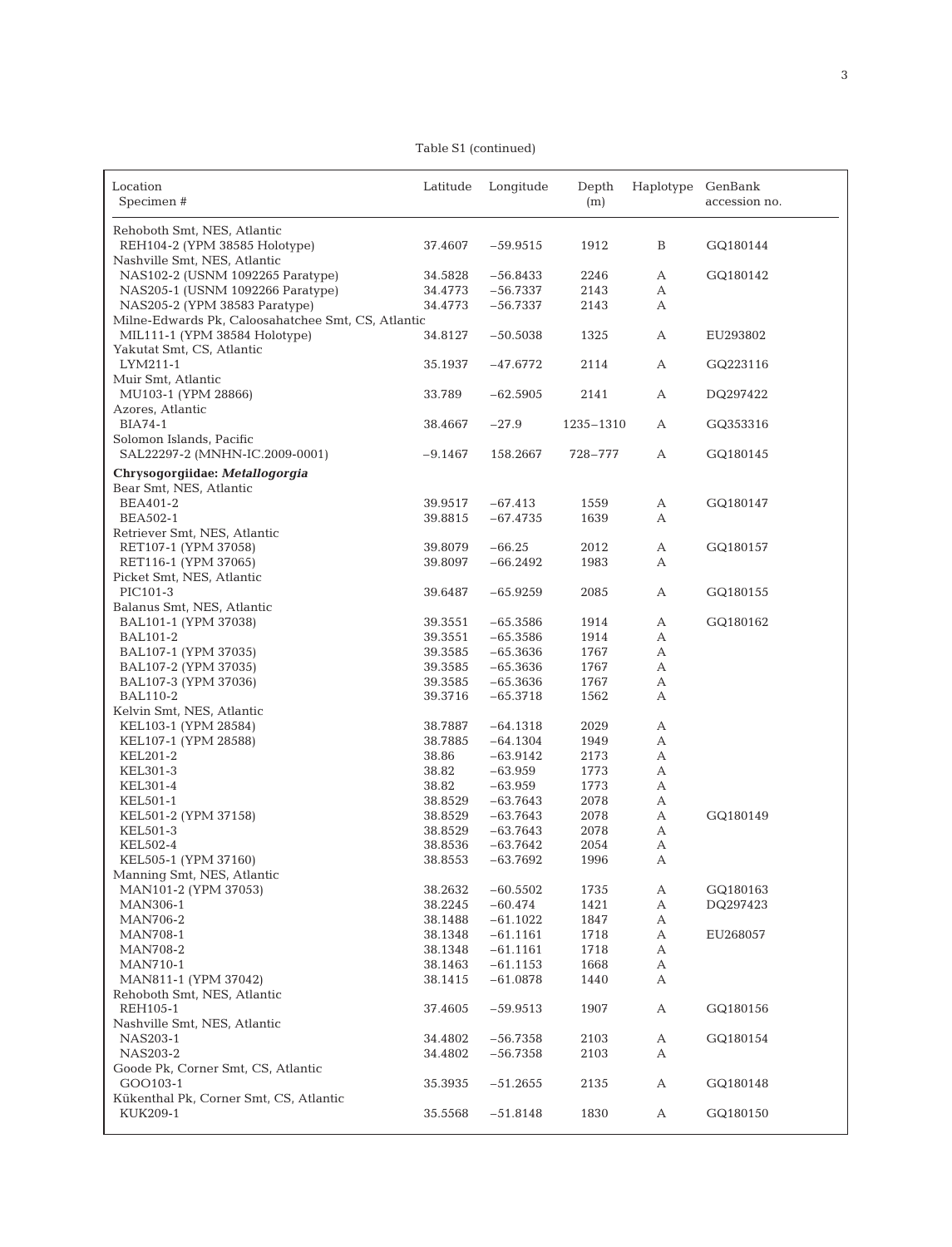Table S1 (continued)

| Location<br>Specimen#                                     | Latitude           | Longitude               | Depth<br>(m) | Haplotype                 | GenBank<br>accession no. |
|-----------------------------------------------------------|--------------------|-------------------------|--------------|---------------------------|--------------------------|
| Milne-Edwards Pk, Caloosahatchee Smt, CS, Atlantic        |                    |                         |              |                           |                          |
| MIL103-2                                                  | 34.8153            | $-50.5058$              | 1601         | А                         | GQ180152                 |
| Verrill Pk, Caloosahatchee Smt, CS, Atlantic              |                    |                         |              |                           |                          |
| <b>VER203-1</b>                                           | 34.5345            | $-49.7932$              | 2038         | А                         | GQ180158                 |
| VER211-1                                                  | 34.5435            | $-49.7925$              | 1541         | А                         |                          |
| Yakutat Smt, CS, Atlantic                                 |                    |                         |              |                           |                          |
| LYM210-1                                                  | 35.1938            | $-47.6767$              | 2143         | А                         | GQ180151                 |
| Muir Smt, Atlantic                                        |                    |                         |              |                           |                          |
| MU305-2                                                   | 33.7534            | $-62.5849$              | 2263         | А                         | GQ180153                 |
| Plato Bank, Atlantic                                      |                    |                         |              |                           |                          |
| SEA202249-1                                               | 33.2067            | $-29.2467$              | 1700         | А                         | GQ353314                 |
| Kermadec Ridge, Pacific                                   |                    |                         |              |                           |                          |
| (NIWA 43024)                                              | $-35.366$          | 178.5527                | 1292-1496    | А                         | GQ180146                 |
| Chrysogorgiidae: Radicipes                                |                    |                         |              |                           |                          |
| Bear Smt, NES, Atlantic                                   |                    |                         |              |                           |                          |
| (USNM 100900)                                             | 39.8833            | $-67.4372$              |              | А                         | DQ297424                 |
| DE0409-23-1 (YPM 35442)                                   | 39.8738            | $-67.4365$              | 1431-1464    | B                         | GQ180159                 |
| DE0409-24-2 (YPM 36783)<br>US Continental Slope, Atlantic | 39.8714            | $-67.3385$              | 1428-1650    | B                         |                          |
| EN447-12-1                                                | 38.5461            | $-70.7995$              | 3000         | $\mathsf C$               | GQ180161                 |
| Verrill Pk, Caloosahatchee Smt, CS, Atlantic              |                    |                         |              |                           |                          |
| <b>VER204-1</b>                                           | 34.535             | $-49.7935$              | 2014         | $\, {\bf B}$              | GQ180160                 |
|                                                           |                    |                         |              |                           |                          |
| Isididae: Acanella<br>Gilbert Canyon, Atlantic            |                    |                         |              |                           |                          |
| GIL102-1                                                  | 40.1104            | $-67.8807$              | 2097         | $A^a$                     | GQ245875                 |
| US Continental Slope, Atlantic                            |                    |                         |              |                           |                          |
| EN447-4-1                                                 | 39.7807            | $-70.7091$              | 1600         | $\mathrm{A}^{\mathrm{a}}$ | GQ245886                 |
| Retriever Smt, NES, Atlantic                              |                    |                         |              |                           |                          |
| RET105-2                                                  | 39.8074            | $-66.2498$              | 2040         | А                         |                          |
| RET106-1 (YPM 35389)                                      | 39.8075            | $-66.25$                | 2035         | А                         | GQ245885                 |
| Picket Smt, NES, Atlantic                                 |                    |                         |              |                           |                          |
| PIC101-1                                                  | 39.6487            | $-65.9259$              | 2087         | А                         | GQ245887                 |
| Kelvin Smt, NES, Atlantic                                 |                    |                         |              |                           |                          |
| <b>KEL609-1</b>                                           | 38.7652            | $-64.0903$              | 2154         | А                         | GQ245876                 |
| Manning Smt, NES, Atlantic                                |                    |                         |              |                           |                          |
| MAN803-1 (YPM 35371)                                      | 38.1472            | $-61.0977$              | 1674         | А                         | GQ245888                 |
| Rehoboth Smt, NES, Atlantic                               |                    |                         |              |                           |                          |
| REH112-4                                                  | 37.46              | $-59.9497$              | 1820         | $A^a$                     | GQ245877                 |
| Nashville Smt, NES, Atlantic                              |                    |                         |              |                           |                          |
| NAS113-1                                                  | 34.5793            | $-56.8413$              | 2121         | А                         | GQ245882                 |
| Kükenthal Pk, Corner Smt, CS, Atlantic                    |                    |                         |              |                           |                          |
| KUK103-1<br>KUK104-1                                      | 35.5085<br>35.5088 | $-51.9592$<br>$-51.958$ | 899          | А                         |                          |
| KUK227-1                                                  | 35.5548            | $-51.8277$              | 855<br>1217  | А<br>А                    | GQ245878<br>GQ245879     |
| Milne-Edwards Pk, Caloosahatchee Smt, CS, Atlantic        |                    |                         |              |                           |                          |
| MIL101-1                                                  | 34.8178            | $-50.5062$              | 1688         | А                         | EF672731                 |
| MIL101-2                                                  | 34.818             | $-50.5062$              | 1689         | А                         |                          |
| MIL101-3                                                  | 34.818             | $-50.5062$              | 1689         | А                         |                          |
| Verrill Pk, Caloosahatchee Smt, CS, Atlantic              |                    |                         |              |                           |                          |
| <b>VER101-4</b>                                           | 34.6637            | $-49.817$               | 1316         | $\boldsymbol{\mathsf{A}}$ |                          |
| VER207-2                                                  | 34.5373            | $-49.7938$              | 1840         | А                         | GQ245884                 |
| Yakutat Smt, CS, Atlantic                                 |                    |                         |              |                           |                          |
| LYM104-2                                                  | 35.1258            | $-48.1115$              | 1555         | А                         | GQ245880                 |
| LYM106-1                                                  | 35.1272            | $-48.116$               | 1485         | А                         | GQ245881                 |
| Muir Smt, Atlantic                                        |                    |                         |              |                           |                          |
| MU205-1                                                   | 33.7694            | $-62.565$               | 2636         | А                         |                          |
| MU505-2 (YPM 28914)                                       | 33.8562            | $-62.6664$              | 2636         | А                         | GQ245883                 |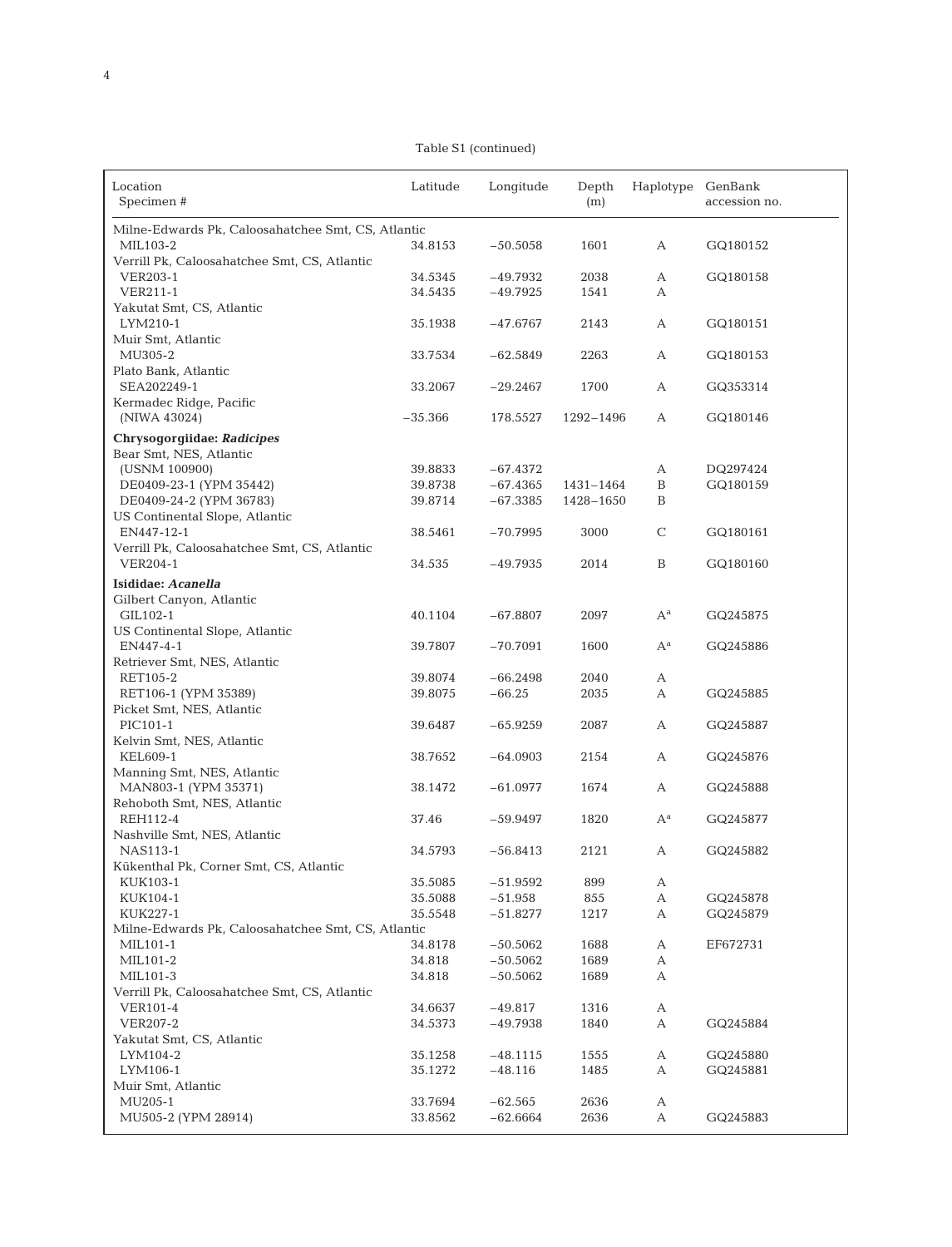Table S1 (continued)

| Location<br>Specimen#                       | Latitude           | Longitude                | Depth<br>(m) | Haplotype                   | GenBank<br>accession no. |
|---------------------------------------------|--------------------|--------------------------|--------------|-----------------------------|--------------------------|
|                                             |                    |                          |              |                             |                          |
| Plexuaridae: Paramuricea                    |                    |                          |              |                             |                          |
| Langnuen Fjord, Norway, Atlantic            |                    |                          |              |                             |                          |
| LangNor32-1<br>Gulf of Maine, Atlantic      | 59.9383            | $-5.4733$                | $300 - 35$   | A/D/E                       | GQ414002                 |
| 118BUM101-1                                 | 43.5639            | $-67.843$                | 220          | А                           | GQ413971                 |
| 118BUM102-1                                 | 43.5639            | $-67.843$                | 220          | А                           |                          |
| BUM101-1                                    | 43.3647            | $-67.8125$               | 241          | Ε                           | GQ413998                 |
| BUM101-3                                    | 43.3647            | $-67.8125$               | 241          | $\boldsymbol{\mathsf{A}}$   |                          |
| <b>BUM101-4</b>                             | 43.3647            | $-67.8125$               | 241          | А                           |                          |
| <b>BUM101-6</b>                             | 43.3647            | $-67.8125$               | 241          | А                           |                          |
| BUM201-2<br><b>BUM201-3</b>                 | 43.3651<br>43.3651 | $-67.8129$<br>$-67.8129$ |              | А<br>А                      |                          |
| BUM201-4                                    | 43.3651            | $-67.8129$               |              | А                           |                          |
| <b>KRAK0301</b>                             | 43.3633            | $-67.8133$               | 228          | А                           |                          |
| Oceanographer Canyon, Atlantic              |                    |                          |              |                             |                          |
| OCE101-1                                    | 40.2835            | $-68.1187$               | 1078         | A/D/E                       | GQ413975                 |
| <b>OCE101-2</b>                             | 40.2836            | $-68.1187$               | 1078         | A/D/E                       |                          |
| <b>OCE102-3</b>                             | 40.2836            | $-68.1187$               | 814          | A/D/E                       |                          |
| Bear Smt, NES, Atlantic                     |                    |                          |              |                             |                          |
| DE0206-46-2<br>Retriever Smt, NES, Atlantic | 39.875             | $-67.4083$               | 1378-1431    | А                           | GQ413972                 |
| RET105-1                                    | 39.8074            | $-66.2499$               | 2040         | $\mathsf{C}$                |                          |
| RET110-1                                    | 39.809             | $-66.2498$               | 1984         | $\mathsf C$                 | GQ413994                 |
| RET113-1                                    | 39.8095            | $-66.2494$               | 1985         | $\mathsf{C}$                |                          |
| RET115-1                                    | 39.8097            | $-66.2495$               | 1981         | А                           | GQ413999                 |
| Picket Smt, NES, Atlantic                   |                    |                          |              |                             |                          |
| PIC106-1                                    | 39.6541            | $-65.9487$               | 1945         | B                           | GQ413984                 |
| Balanus Smt, NES, Atlantic                  |                    |                          |              |                             |                          |
| <b>BAL104-1</b>                             | 39.3569            | $-65.3648$               | 1792         | $\, {\bf B}$                | GQ413976                 |
| <b>BAL105-1</b>                             | 39.3577            | $-65.364$                | 1775         | $\mathbf C$                 | GQ413987                 |
| <b>BAL108-1</b>                             | 39.359             | $-65.3637$               | 1762         | $\, {\bf B}$                |                          |
| <b>BAL109-1</b><br><b>BAL110-1</b>          | 39.3605<br>39.3716 | $-65.3633$<br>$-65.3718$ | 1753<br>1562 | $\mathbf C$<br>$\, {\bf B}$ |                          |
| <b>BAL110-3</b>                             | 39.3716            | $-65.3718$               | 1562         | $\mathbf D$                 | GQ413995                 |
| BAL207-1                                    | 39.415             | $-65.4117$               | 1838         | B                           |                          |
| Kelvin Smt, NES, Atlantic                   |                    |                          |              |                             |                          |
| KEL203-2                                    | 38.9141            | $-63.9141$               | 2047         | $\, {\bf B}$                |                          |
| <b>KEL203-6</b>                             | 38.9141            | $-63.9141$               | 2047         | $\mathbf C$                 |                          |
| <b>KEL204-2</b>                             | 38.9147            | $-63.9147$               | 2013         | $\, {\bf B}$                |                          |
| <b>KEL206-1</b>                             | 38.9206            | $-63.9206$               | 1923         | $\, {\bf B}$                |                          |
| KEL301-5                                    | 38.82              | $-63.959$                | 1773         | $\boldsymbol{\mathsf{A}}$   | GQ413974                 |
| KEL302-1<br>KEL302-2                        | 38.8273<br>38.8273 | $-63.9655$<br>$-63.9655$ | 1718<br>1718 | А<br>$\mathsf{C}$           | GQ413989                 |
| KEL502-2                                    | 38.8536            | $-63.7642$               | 2054         | $\mathbf B$                 |                          |
| KEL502-3                                    | 38.8536            | $-63.7642$               | 2054         | B                           | GQ413977                 |
| KEL504-1                                    | 38.8551            | $-63.7693$               | 1994         | $\mathsf C$                 |                          |
| <b>KEL504-2</b>                             | 38.8551            | $-63.7693$               | 1995         | $\mathbf D$                 | GQ413996                 |
| KEL506-1                                    | 38.8554            | $-63.7694$               | 1996         | $\, {\bf B}$                |                          |
| KEL507-1                                    | 38.8554            | $-63.7696$               | 1991         | $\mathsf C$                 |                          |
| <b>KEL608-1</b>                             | 38.7652            | $-64.0905$               | 2158         | $\mathsf C$                 |                          |
| KEL611-1                                    | 38.7653            | $-64.0905$               | 2141         | $\, {\bf B}$                |                          |
| KEL611-2<br>KEL614-1                        | 38.7653<br>38.7655 | $-64.0905$<br>$-64.0905$ | 2141<br>2132 | $\mathbf C$<br>$\mathbf C$  |                          |
| Manning Smt, NES, Atlantic                  |                    |                          |              |                             |                          |
| <b>MAN101-3</b>                             | 38.2632            | $-60.5502$               | 1735         | $\mathbf C$                 |                          |
| MAN702-1                                    | 38.149             | $-61.1022$               | 1884         | $\, {\bf B}$                |                          |
| MAN704-1                                    | 38.1489            | $-61.1021$               | 1863         | $\, {\bf B}$                |                          |
| MAN705-1                                    | 38.1487            | $-61.1021$               | 1849         | $\mathbf C$                 | GQ413990                 |
| <b>MAN707-3</b>                             | 38.1486            | $-61.1018$               | 1826         | $\mathbf C$                 |                          |
| MAN809-1                                    | 38.1425            | $-61.0912$               | 1458         | $\mathbf C$                 |                          |
| MAN810-1                                    | 38.142             | $-61.0895$               | 1448         | $\, {\bf B}$                | GQ413980                 |
| MAN812-1                                    | 38.1411            | $-61.0876$               | 1439         | $\, {\bf B}$                |                          |
| MAN813-1                                    | 38.1404            | $-61.0868$               | 1431         | $\, {\bf B}$                |                          |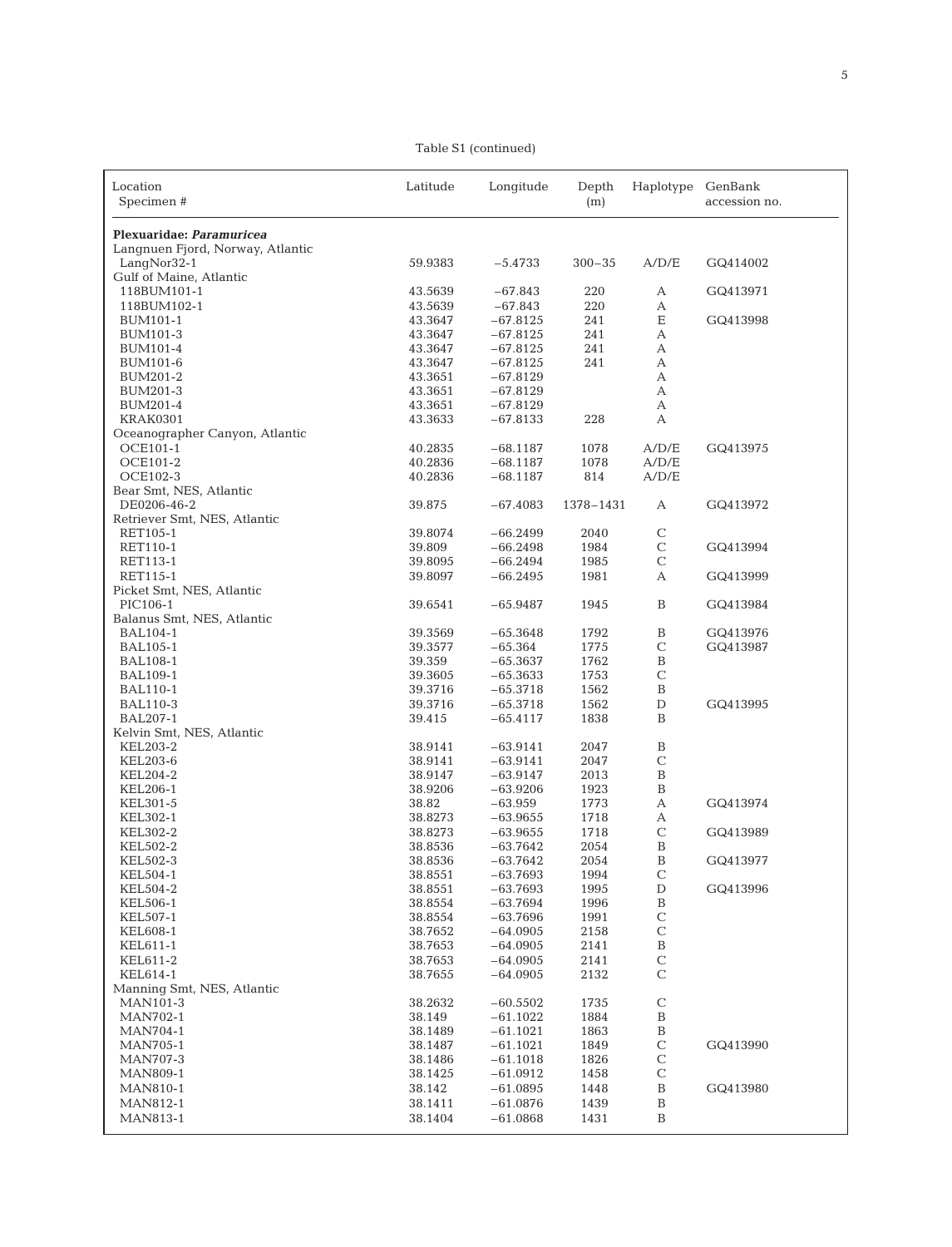Table S1 (continued)

| Location<br>Specimen#                              | Latitude           | Longitude   | Depth<br>(m) | Haplotype    | GenBank<br>accession no.        |
|----------------------------------------------------|--------------------|-------------|--------------|--------------|---------------------------------|
|                                                    |                    |             |              |              |                                 |
| Rehoboth Smt, NES, Atlantic                        |                    |             |              |              |                                 |
| REH107-1                                           | 37.4607            | $-59.9513$  | 1912         | C            |                                 |
| REH112-2                                           | 37.46              | $-59.9497$  | 1818         | $\mathbf C$  | GQ413993                        |
| REH205-1                                           | 37.5612            | $-59.8072$  | 1670         | $\mathsf{C}$ |                                 |
| REH207-2                                           | 37.5598            | $-59.8055$  | 1569         | $\, {\bf B}$ | GQ413985                        |
| REH207-3                                           | 37.5598            | $-59.8055$  | 1568         | B            |                                 |
| Nashville Smt, NES, Atlantic<br>NAS106-1           | 34.581             | $-56.8432$  | 2209         | $\mathsf{C}$ |                                 |
| NAS110-1                                           | 34.5785            | $-56.8418$  | 2136         | $\, {\bf B}$ | GQ413983                        |
| NAS110-2                                           | 34.5785            | $-56.8418$  | 2136         | $\, {\bf B}$ |                                 |
| NAS115-1                                           | 34.5788            | $-56.841$   | 2115         | $\mathbf C$  | GQ413992                        |
| Goode Pk, Corner Smt, CS, Atlantic                 |                    |             |              |              |                                 |
| GOO106-2                                           | 35.3932            | $-51.2665$  | 2082         | А            | GQ413973                        |
| GOO107-2                                           | 35.393             | $-51.2667$  | 2077         | $\mathsf C$  |                                 |
| GOO110-1                                           | 35.393             | $-51.2687$  | 2000         | $\mathbf C$  | GQ413988                        |
| GOO113-2                                           | 35.3927            | $-51.2703$  | 1916         | $\mathsf{C}$ |                                 |
| Kükenthal Pk, Corner Smt, CS, Atlantic             |                    |             |              |              |                                 |
| KUK208-1                                           | 35.5568            | $-51.8148$  | 1834         | $\, {\bf B}$ | GQ413978                        |
| KUK213-1                                           | 35.5563            | $-51.8157$  | 1808         | B            |                                 |
| KUK225-2                                           | 35.5557            | $-51.8263$  | 1315         | $\, {\bf B}$ |                                 |
| KUK227-2                                           | 35.5548            | $-51.8277$  | 1218         | B            |                                 |
| Milne-Edwards Pk, Caloosahatchee Smt, CS, Atlantic |                    |             |              |              |                                 |
| MIL114-1                                           | 34.8112            | $-50.5023$  | 1288         | $\, {\bf B}$ | GQ413981                        |
| Verrill Pk, Caloosahatchee Smt, CS, Atlantic       |                    |             |              |              |                                 |
| VER201-3                                           | 34.5307            | $-49.7898$  | 2110         | $\mathbf D$  | GQ413997                        |
| <b>VER209-1</b>                                    | 34.5385            | -49.7937    | 1807         | B            | GQ413986                        |
| Yakutat Smt, CS, Atlantic                          |                    | $-47.6765$  |              | $\, {\bf B}$ |                                 |
| LYM208-1<br>LYM208-2                               | 35.1938<br>35.1938 | $-47.6765$  | 2155<br>2155 | $\, {\bf B}$ |                                 |
| LYM210-2                                           | 35.1938            | -47.6767    | 2143         | $\, {\bf B}$ | GQ413979                        |
| LYM306-1                                           | 35.3708            | $-48.1608$  | 1534         | B            |                                 |
| Muir Smt, Atlantic                                 |                    |             |              |              |                                 |
| MU105-1                                            | 33.789             | $-62.5905$  | 2138         | $\mathbf C$  |                                 |
| MU202-1                                            | 33.7737            | $-62.5698$  | 1983-1986    | $\mathsf C$  | GQ413991                        |
| MU202-2                                            | 33.7737            | $-62.5698$  | 1983-1986    | $\mathsf{C}$ |                                 |
| MU202-3                                            | 33.7737            | $-62.5698$  | 1983-1986    | $\mathbf C$  |                                 |
| MU202-4                                            | 33.7737            | $-62.5698$  | 1983-1986    | G            | GQ414000                        |
| MU205-7                                            | 33.7694            | $-62.565$   | 1819-1821    | $\, {\bf B}$ |                                 |
| MU205-8                                            | 33.7694            | $-62.565$   | 1819-1821    | $\, {\bf B}$ | GQ413982                        |
| MU502-1                                            | 33.859             | $-62.6719$  | 1723         | $\mathbf C$  |                                 |
| MU505-1                                            | 33.8562            | $-62.6664$  | 1649         | $\mathbf C$  |                                 |
| Bishop Smt, Hawaii, Pacific                        |                    |             |              |              |                                 |
| BI103-2                                            | 18.8135            | $-159.0587$ | 1370         | F            | EU293799                        |
| Gulf of Mexico, Atlantic                           |                    |             |              |              |                                 |
| JSL4861-2<br>Curaçao, Caribbean, Atlantic          | 27.5983            | $-91.8266$  | 528          | A/D/E        | GQ414001                        |
| (HBOI/DBMR-10-V-5-005)                             | 12.1226            | $-69.0007$  | 1339         | Ε            | AY683077                        |
|                                                    |                    |             |              |              |                                 |
| Antipatharia<br>Schizopathidae: Bathypathes        |                    |             |              |              |                                 |
| Bear Smt, NES, Atlantic                            |                    |             |              |              |                                 |
| DE0206-47-2 (YPM 35975)                            | 39.8833            | $-67.4667$  | 1195-1402    | А            | GQ200621; GQ200658;<br>GQ200696 |
| DE0409-21-2                                        | 39.9614            | $-67.4159$  | 1843-1888    | $\mathsf C$  | GQ200624; GQ200661;<br>GQ200699 |
| Retriever Smt, NES, Atlantic<br>RET116-4           | 39.8097            | $-66.2492$  | 1983         | А            | GQ200627; GQ200664;             |
|                                                    |                    |             |              |              | GQ200702                        |
| Picket Smt, NES, Atlantic                          |                    |             |              |              |                                 |
| PIC106-2                                           | 39.6541            | $-65.9487$  | 1945         | D            | GQ200636; GQ200673;<br>GQ200711 |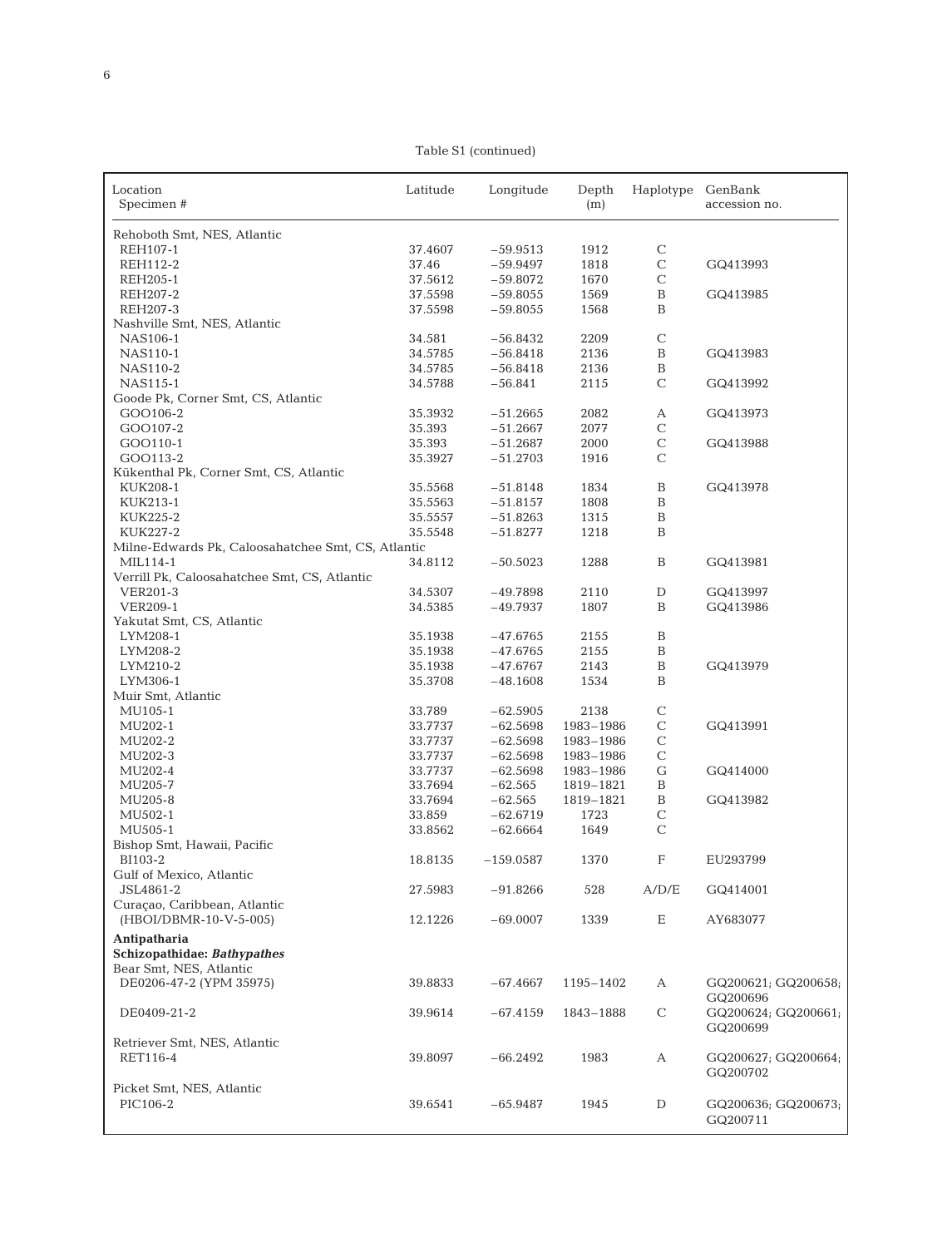Table S1 (continued)

| Location<br>Specimen #                             | Latitude | Longitude  | Depth<br>(m) | Haplotype GenBank | accession no.                   |
|----------------------------------------------------|----------|------------|--------------|-------------------|---------------------------------|
| Balanus Smt, NES, Atlantic                         |          |            |              |                   |                                 |
| <b>BAL103-1</b>                                    | 39.3596  | $-65.3596$ | 1865         | А                 | GQ200623; GQ200660;<br>GQ200698 |
| <b>BAL211-2</b>                                    | 39.4127  | $-65.408$  | 1689         | B                 | GQ200628; GQ200665;<br>GQ200703 |
| Kelvin Smt, NES, Atlantic<br>KEL603-1              | 38.7578  | $-64.0918$ | 2574         | D                 | GQ200629; GQ200666;<br>GQ200704 |
| KEL603-2                                           | 38.7578  | $-64.0918$ | 2574         | D                 | GQ200630; GQ200667;<br>GQ200705 |
| Manning Smt, NES, Atlantic                         |          |            |              |                   |                                 |
| <b>MAN201-1</b>                                    | 38.2632  | $-60.5502$ | 1364         | D                 | GQ200632; GQ200669;<br>GQ200707 |
| MAN204-1                                           | 38.2632  | $-60.5502$ | 1340         | D                 | GQ200633; GQ200670;<br>GQ200708 |
| Rehoboth Smt, NES, Atlantic                        |          |            |              |                   |                                 |
| REH103-1                                           | 37.4607  | $-59.9513$ | 1909         | А                 | GQ200626; GQ200663;<br>GQ200701 |
| REH103-2                                           | 37.4607  | $-59.9513$ | 1909         | $\mathsf C$       | GQ200622; GQ200659;<br>GQ200697 |
| Nashville Smt, NES, Atlantic                       |          |            |              |                   |                                 |
| NAS102-1                                           | 34.5828  | $-56.8433$ | 2246         | D                 | GQ200634; GQ200671;<br>GQ200709 |
| NAS107-1                                           | 34.5805  | $-56.8432$ | 2200         | D                 | GQ200635; GQ200672;<br>GQ200710 |
| NAS208-2                                           | 34.476   | $-56.733$  | 2232         | D                 |                                 |
| Goode Pk, Corner Smt, CS, Atlantic<br>GOO116-1     | 35.3972  | $-51.276$  | 1859         | Ε                 | GQ200637; GQ200674;<br>GQ911222 |
| Milne-Edwards Pk, Caloosahatchee Smt, CS, Atlantic |          |            |              |                   |                                 |
| MIL112-1                                           | 34.8123  | $-50.5038$ | 1310         | А                 | GQ200625; GQ200662;<br>GQ200700 |
| Yakutat Smt, CS, Atlantic                          |          |            |              |                   |                                 |
| LYM204-1                                           | 35.1918  | $-47.672$  | 2335         | D                 | GQ200631; GQ200668;<br>GQ200706 |
| <b>Schizopathidae: Parantipathes</b>               |          |            |              |                   |                                 |
| Retriever Smt, NES, Atlantic<br>RET104-5           | 39.8072  | $-66.2334$ | 2045         | А                 | GQ200642; GQ200679;<br>GQ200716 |
| Kelvin Smt, NES, Atlantic                          |          |            |              |                   |                                 |
| <b>KEL405-1</b>                                    | 38.9629  | $-63.9629$ | 2310         | А                 | GQ200639; GQ200676;<br>GQ200713 |
| KEL617-1<br>Manning Smt, NES, Atlantic             | 38.7715  | $-64.0885$ | 1886         | $\, {\bf B}$      | FJ381658                        |
| MAN205-1                                           | 38.2632  | $-60.5502$ | 1340         | $\, {\bf B}$      | GQ200648; GQ200686;<br>GQ200723 |
| <b>MAN501-1</b>                                    | 38.2147  | $-60.5122$ | 1391         | $\mathbf D$       | GQ200657; GQ200695;<br>GQ200732 |
| MAN507-12                                          | 38.217   | $-60.5117$ | 1339         | B                 |                                 |
| <b>MAN710-2</b>                                    | 38.1153  | $-61.1153$ | 1668         | B                 | GQ200649; GQ200687;<br>GQ200724 |
| MAN903-1                                           | 38.2175  | $-60.511$  | 1333         | $\, {\bf B}$      |                                 |
| <b>MAN904-2</b>                                    | 38.2175  | $-60.5112$ | 1333         | $\, {\bf B}$      |                                 |
| MAN915-3                                           | 38.2185  | $-60.5108$ | 1326         | $\, {\bf B}$      |                                 |